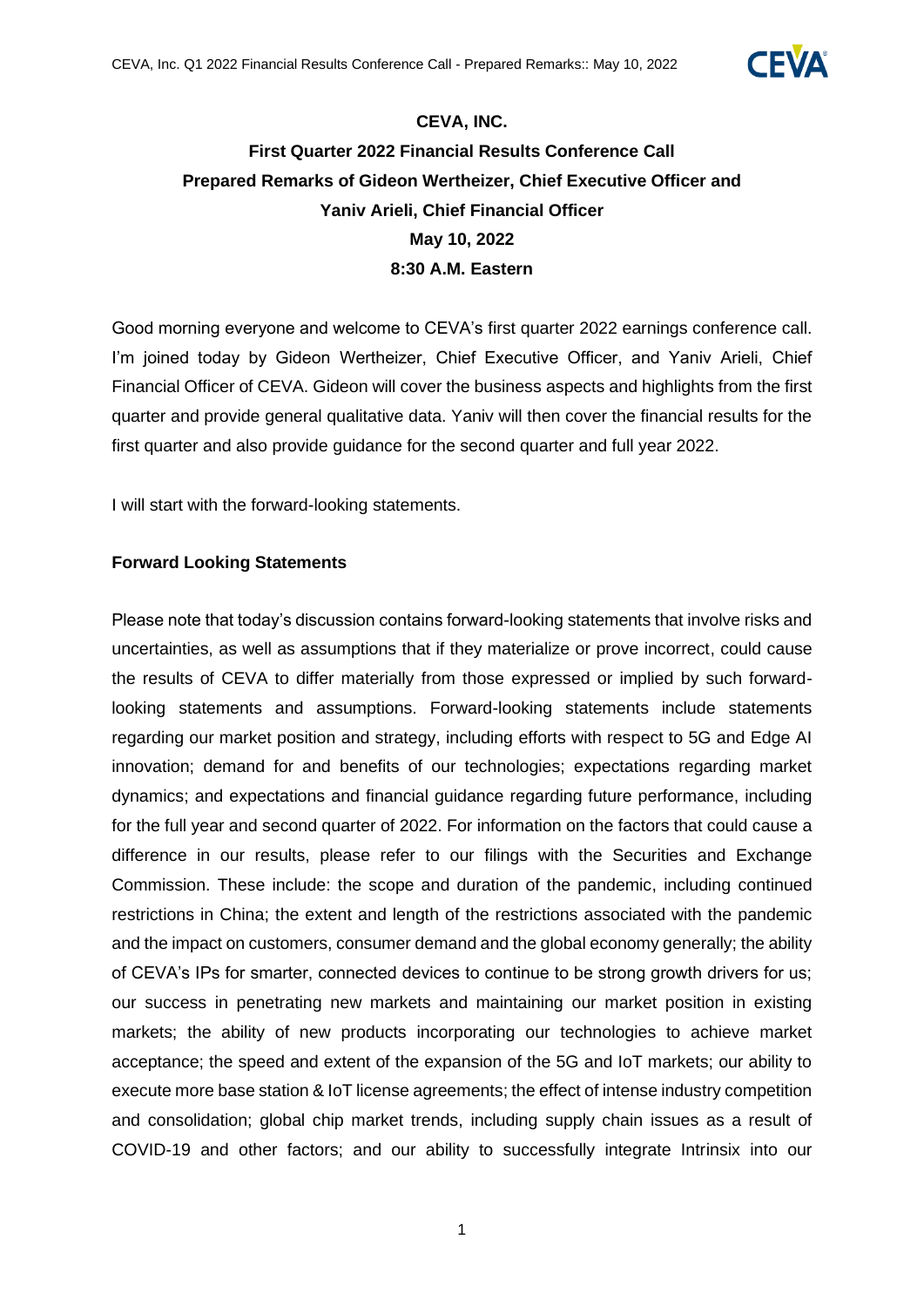

business. CEVA assumes no obligation to update any forward-looking statements or information, which speak as of their respective dates.

With that said, I will now hand the call over to Gideon.

#### **Gideon**

Thank you, Richard. Good morning, everyone and thank you for joining us today. We delivered a strong start for 2022 with record high revenue of \$34.4 million, up 35% on a year-over-year basis, driven by better-than-expected smartphone shipments and strong licensing execution.

The licensing and NRE environment continue to be strong, delivering \$22.4 million in quarterly revenue, up 56% year-over-year with 14 new agreements, of which 3 were with first-time customers. We continue to bolster our relationships with key customers, signing comprehensive agreements for a new generation of our CEVA-XC DSP technology with a top tier base station OEM and with a lead customer for our new NeuPro-M Edge AI platform targeting the brisk automotive market in China. We continue to experience strong demand for our wireless and EdgeAI technologies by customers targeting a broad range of markets and applications, among which are smartphones, smart home, PC, ADAS 5G IoT and Low Earth Orbit (LEO) Satellite communication.

Royalty revenue came in at \$12 million, up 9% year over year, with a record 531 million CEVApowered shipments, up 56% versus last year. In the smartphone space, we experienced better than expected shipments as a key customer of ours is gaining share with top tier OEMs. Royalties from the base station and IoT product category were impacted by our customers' ability to ship products to OEMs/ODMs in China resulting from the lock down there and due to supply chain constraints that our 5G base station RAN customers are facing. Despite these headwinds, the base station and IoT category was up 24% in revenue versus the respective quarter last year.

Let me take the next few minutes to add more perspective on our market position and strategy.

Wireless connectivity is vital to drive IoT proliferation. It is a fast-growing market that is forecasted to reach to 15 billion units annually by 2026. In the last few years, CEVA has emerged as the prime wireless IP vendor with the position and market dominance as Arm Ltd. is for CPU IP. Our indisputable ability to offer comprehensive wireless solutions for the most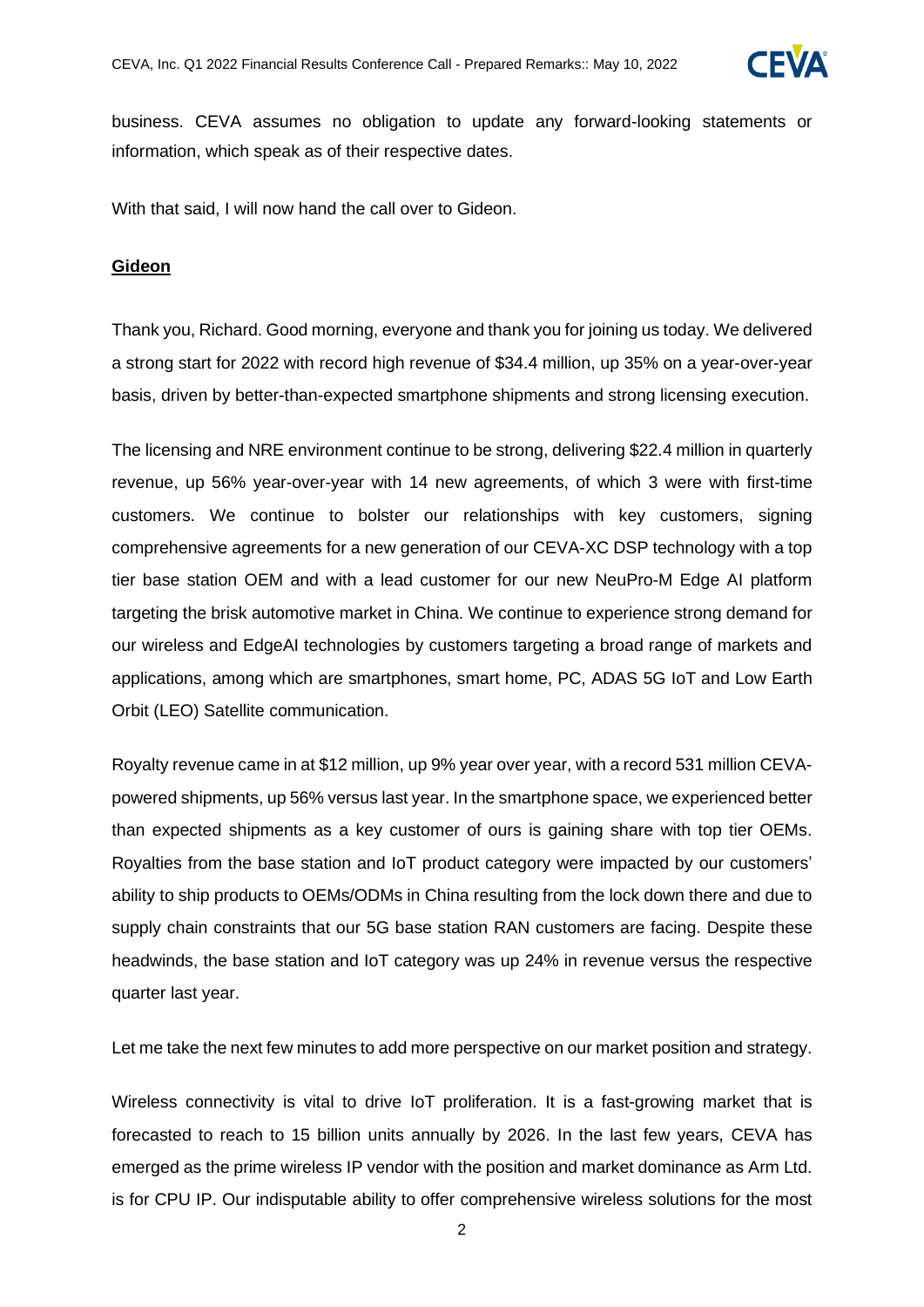

advanced and complex wireless protocols for 5G, Wi-Fi, Bluetooth and UWB lowers the entry barriers for a growing number of OEMs and semiconductor companies to incorporate wireless technologies for the sizable markets of smartphones, smart home, wearables and hearables, automotive, metaverse, industrial, and more.

Underpinned by this powerful foundation we have built, we are intensifying our 5G innovation and looking to realize the full potential of 5G New Radio in enabling new industries and attributes such as broadband satellite communications, Sidelink to support pedestrian safety through direct cellular connection of smartphone and wearables to vehicles, Redcap to enable energy constraints, medical wearables and industrial IoT and more. At the recent Mobile World Congress event, we announced the PentaG2, our second-generation 5G baseband processor platform IP. PentaG2 is a comprehensive 5G architecture that integrates multiple CEVA DSPs, highly efficient hardware and AI co-processors along with the associated software. PentaG2 streamlines the complexity of developing and integrating 5G modems into the new class of 5G cellular IoT devices across its two main segments: broadband IoT and massive IoT.

An additional 5G space where we are looking to catalyze demand is 5G Radio Access Network or RAN. The latest generations of 5G base station architectures are virtualized with disaggregation of the RAN workloads between the Distributed Unit or DU and Radio Unit or RU. Both are highly demanding and accustomed to DSP processing and effectively more than double CEVA's addressable market vs. the traditional LTE base station architectures. As I noted earlier, we have concluded in the first quarter a sizable and strategic agreement with a top tier OEM for a new class of DSP architecture that we will announce in the coming months. This new DSP architecture will set the stage for the proliferation of virtualized RAN and Open RAN and will be our underlying technology for our next generation cellular solutions.

We also made noteworthy progress this past quarter in the Edge AI space. In our prior earnings call, we outlined our AI strategy, which focuses on AI at the edge, a fast-growing market, forecasted by ABI Research to surpass 1.3 billion units by 2026. To capitalize on this sizable opportunity, we unveiled a new Edge AI processor architecture, the NeuPro-M, with scalable performance starting from 20 Tera Operation Per Second or TOPS and going up to 1,200 TOPS. NeuPro-M addresses the AI requirements of broad markets and applications, among which are smartphones, autonomous cars, mixed reality, 5G and more. As noted earlier, we signed a lead customer license agreement with a semiconductor company that

3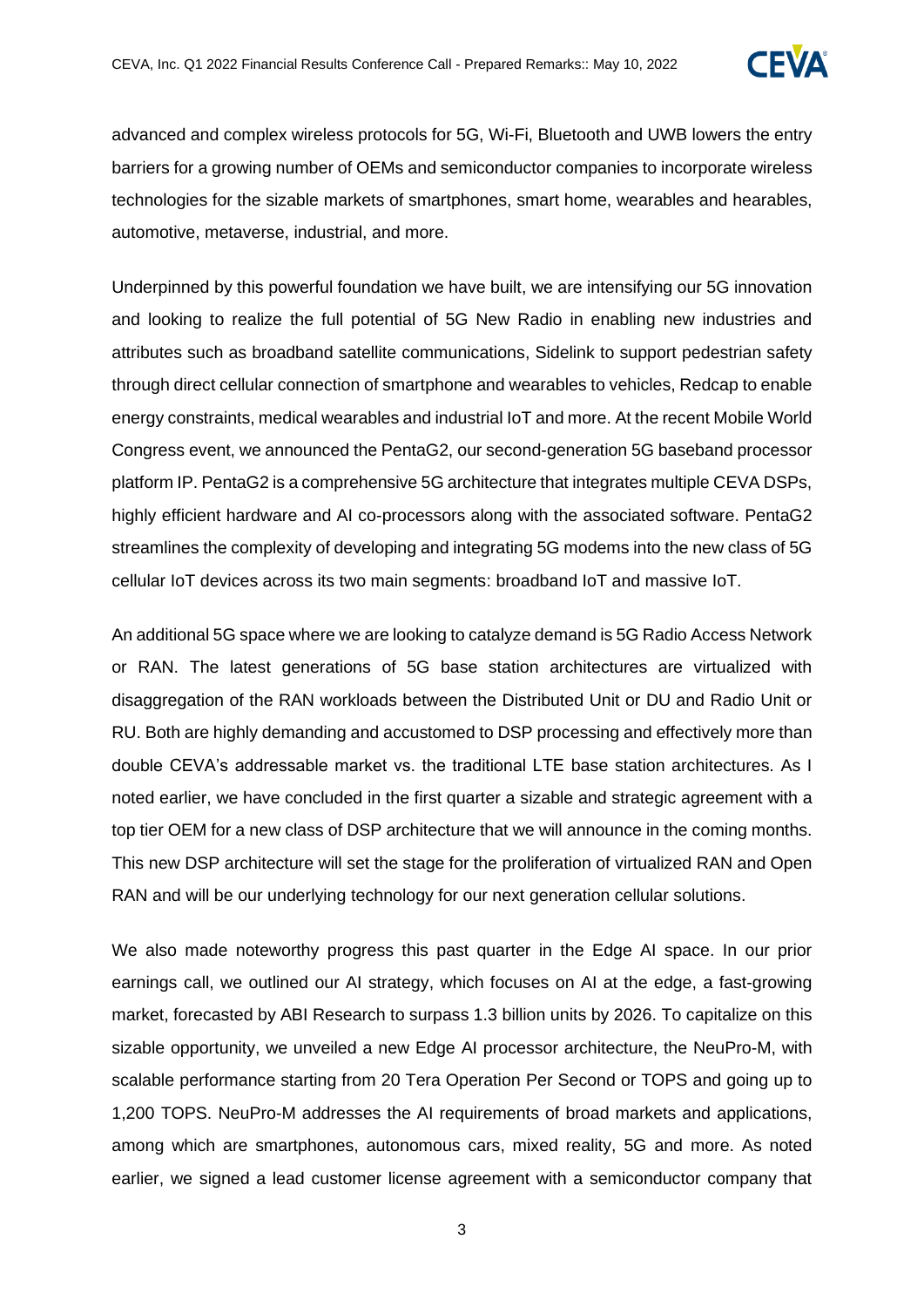

targets the ADAS and intelligent cockpits market in China. It is our first entry to the vibrant automotive market in China that leads the transformation of cars in the form of softwaredefined architectures and electrifications.

In summary, CEVA continued to execute well in the first quarter with strong performance and financials even in the face of challenging macro events. We have the vision, the market reach, and the execution capabilities to monetize our technology innovation. While the lockdown in China has impacted our customers there, the end market demand for our products continues to show strength, which positions us to continue to outperform through 2022.

With that said, let me handover the call to Yaniv for the financials.

#### **Yaniv**

Thank you Gideon. I'll start by further reviewing the results of our operations for the first quarter of 2022.

Revenue for the first quarter was a record high \$34.4 million, up 35% compared to \$25.4 million for the same quarter last year. The revenue breakdown is as follows:

- Licensing, NRE and related revenue was a record high \$22.4 million, reflecting 65% of total revenues, up 56% as compared to \$14.4 million in first quarter of 2021.
- Royalty revenue was \$12 million, reflecting 35% of total revenues, up 9% from \$11 million in first quarter of 2021.
- Base station & IoT royalty revenue contributed \$7.1 million in the quarter, up 24% yearover-year, despite a headwind from supply chain constraints in the 5G base station RAN space and the impact of the lockdown in China on some of our Chinese customers.
- Quarterly gross margin was 81% on a GAAP basis and 84% on a non-GAAP basis. Both better than expected. Non-GAAP quarterly gross margin excluded approximately \$0.3 million of equity-based compensation expenses and \$0.5 million of amortization of other assets associated with the Intrinsix acquisition and Immervision investment.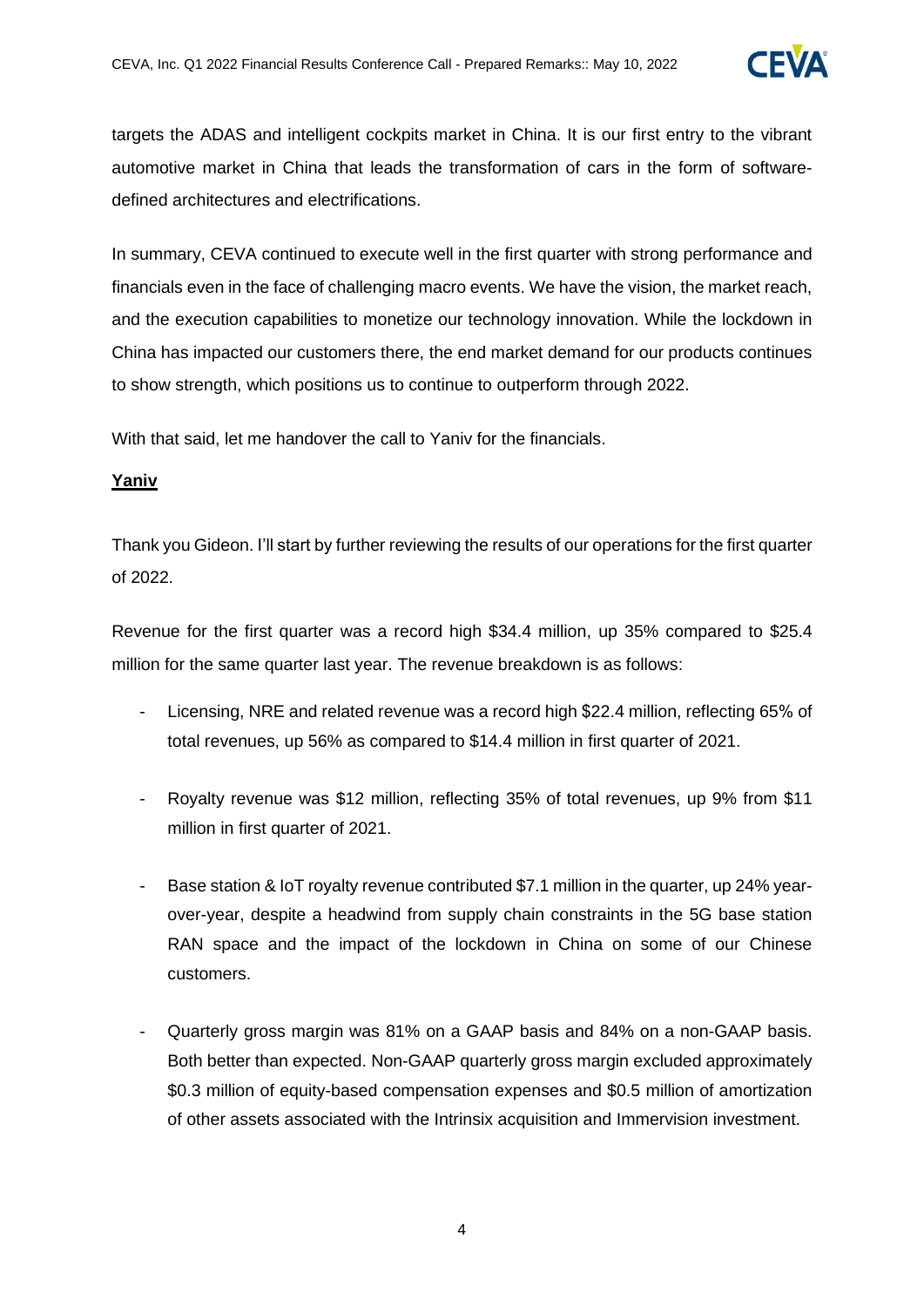

- Total operating expenses for the first quarter were \$27.5 million, at the higher-end of our guidance, due to lower allocation of Intrinsix's NRE costs from R&D into cost of revenue per our prior quarter's guidance. Such shifts between these two expense line items may occur from time to time and are tied to the actual chip design work performed in the quarter. OPEX also included (a) aggregate equity-based compensation expense of approximately \$3.1 million, (b) amortization of acquired intangible assets associated with the Hillcrest Labs business and investments in NB-IoT of \$1.1 million and (c) \$0.3 million of costs associated with the Intrinsix acquisition. Total operating expenses for the first quarter, excluding equity-based compensation expenses, amortization of intangible assets and Intrinsix deal related costs were \$23.4 million, over the high-end of our guidance, due to the same reasons I just stated for GAAP.
- On the tax front, there were few developments in the quarter. We have implemented new tax regulations in France named the "IP box tax regime", enabling our corporate tax rate to be lower than the statutory 25% on specific types of revenues. This was offset, with higher withholding tax expenses associated with their future utilization in our Israeli subsidiary.
- GAAP other income included a \$1.1 million loss, from the reevaluation of our investment in Cipia, formerly Eyesight Technologies, a leading provider of in-cabin sensing solutions for the automotive industry, that went public on the Tel-Aviv Stock Exchange in the fourth quarter of 2021. As we explained last quarter, we will continue to adjust our investment quarterly up and down, based on the market valuation of the shares.
- GAAP net loss for the quarter was \$1.7 million, and diluted loss per share was 7 cents, compared to net loss of \$3.6 million and diluted loss per share of 16 cents for the first quarter of 2021.
- Non-GAAP operating income more than doubled to \$5.5 million from \$2.6 million reported for the first quarter of 2021.
- Non-GAAP net income and diluted EPS for the first quarter of 2022 was \$4.2 million and 18 cents, respectively. Net income and diluted EPS for the first quarter of 2021 were \$0.3 million and 1 cent, respectively. (a) equity-based compensation expenses of \$3.4 million, (b) the impact of the amortization of acquired intangibles of \$1.3 million associated with the acquisition of the Intrinsix and Hillcrest Labs businesses and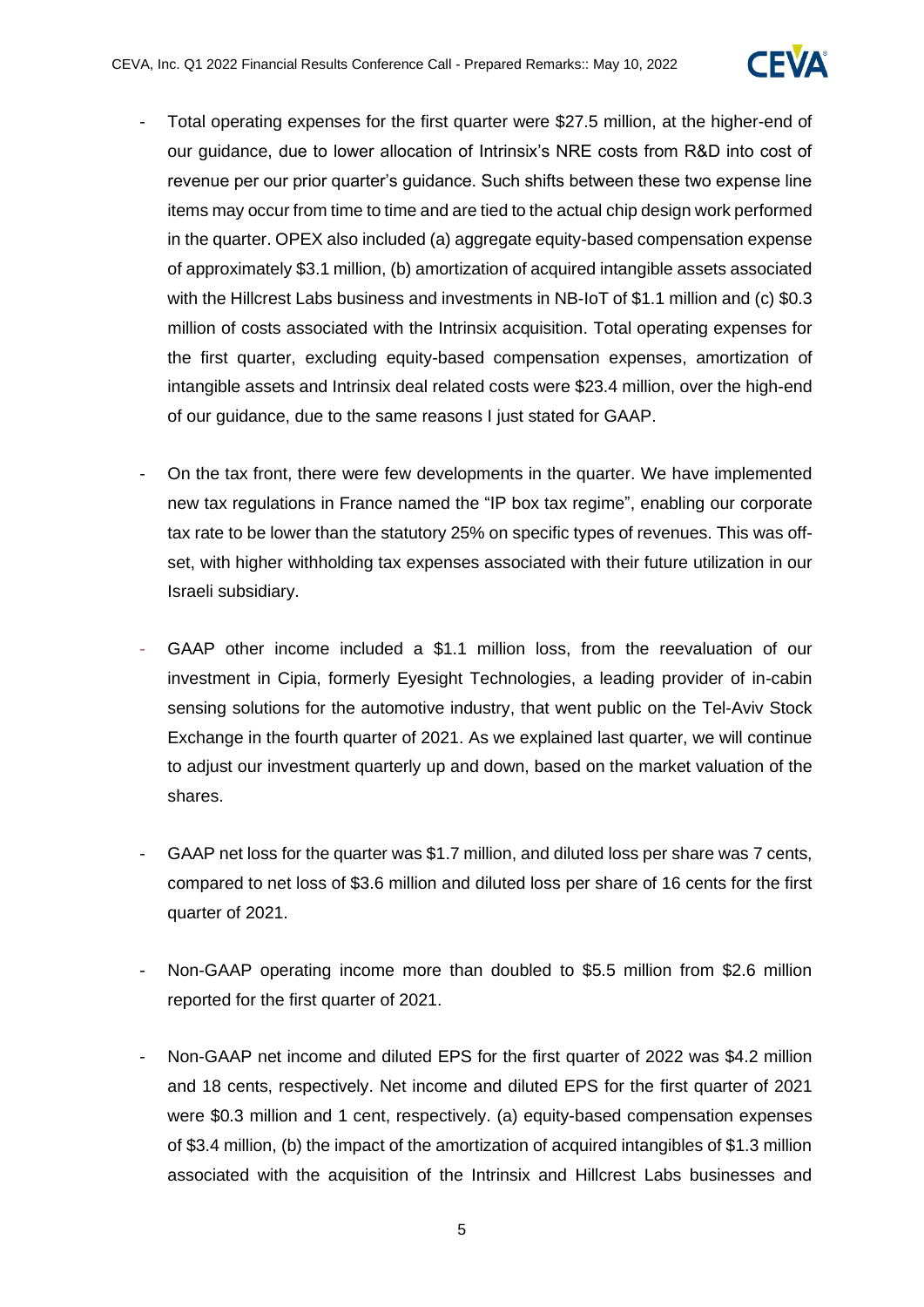

investments in NB-IoT and Immervision technologies and (c) \$0.3 million of costs associated with the Intrinsix acquisition. Non-GAAP operating income for the first quarter of 2021 excluded: (a) equity-based compensation expenses of \$3.2 million and (b) the impact of the amortization of acquired intangibles of \$0.7 million associated with the acquisition of the Hillcrest Labs business and investments in NB-IoT and Immervision technologies.

#### **Other related data**

- Shipped units by CEVA licensees during the first quarter of 2022 were a record 531 million units, up 21% sequentially and up 56% from the first quarter 2021 reported shipments.
- Of the 531 million units shipped, 100 million units, or 19%, were for handset baseband chips, reflecting a sequential increase of 20% from 83 million units of handset baseband chips shipped during the fourth quarter of 2021 and a 22% decrease from 129 million units shipped year over year. Our base station and IoT product shipments were 431 million in the quarter, up 21% sequentially and up 104% year-over-year.
- Of note. Bluetooth was a record 333 million units in the quarter, an all-time record high, with sensor fusion, Wi-Fi and cellular IoT also delivering strong contributions.

#### **As for the balance sheet items**

- As of March 31, 2022, CEVA's cash and cash equivalent balances, marketable securities and bank deposits were \$162 million.
- Our DSO for the first quarter of 2022 continue to be at lower than normal levels, 32 days for the quarter compared to 39 days in the prior one.
- During the first quarter, we generated \$9.8 million of cash from operations; depreciation and amortizations were \$1.9 million and purchase of fixed assets was \$0.9 million.
- At the end of the first quarter, our headcount was 476 employees, of which 391 are engineers, slightly lower than a total of 475 Employees at the end of December 2021.

#### **On our yearly guidance**

As Gideon explained, the fundamentals of our business are strong, which is implied by record revenue in the first quarter. We continue to dominate the wireless IP space, stepping up our relationships with top tier customers and are encouraged by the share gains by our key handset customer at Tier one smartphone OEMs. We therefore are raising our annual revenue guidance to a range of \$142 million to \$146 million, versus \$122.9 million in 2021. This guidance contemplates consistent recovery in China as the restrictions there are gradually lifted.